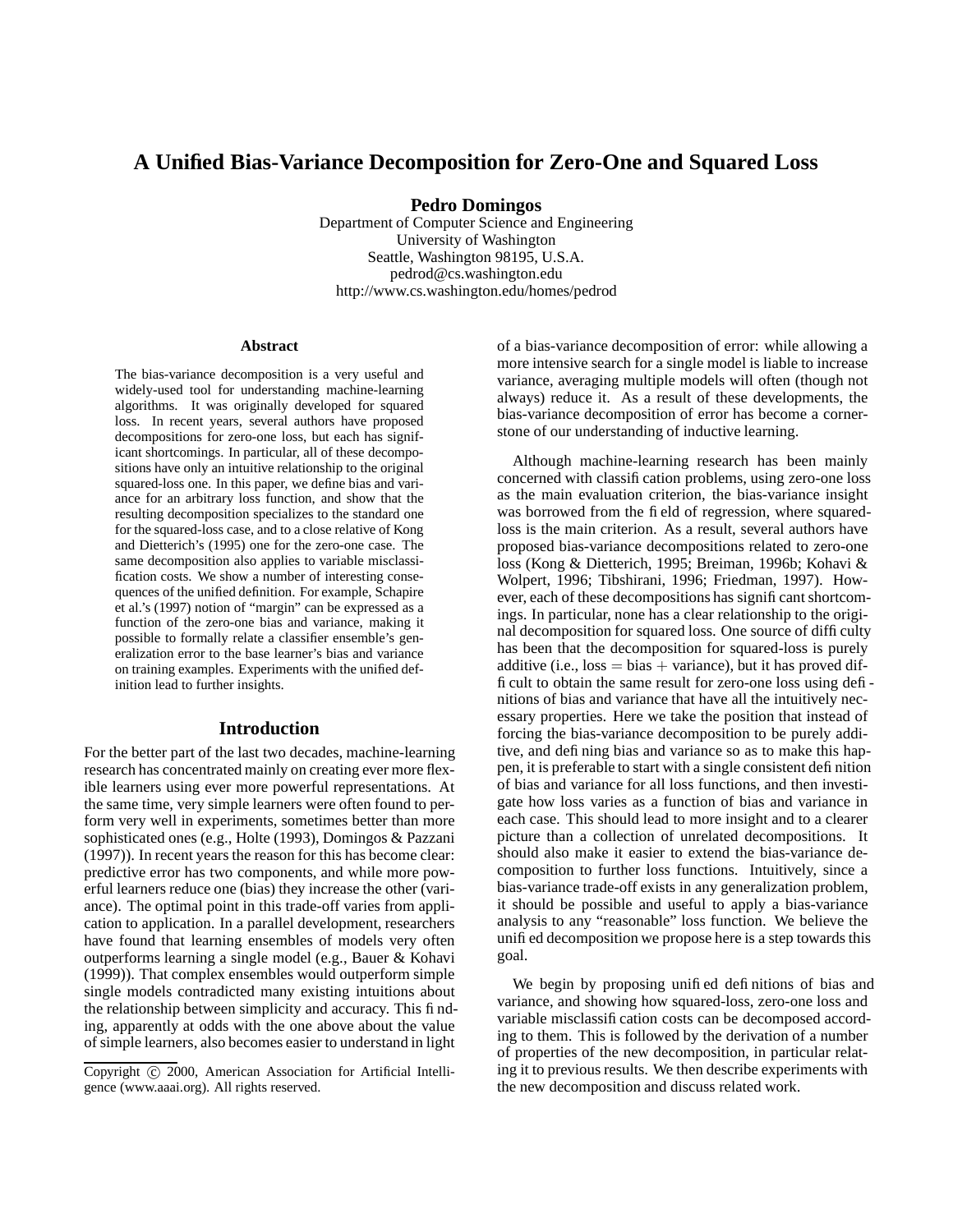## **A Unified Decomposition**

Given a training set  $\{(x_1,t_1), \ldots, (x_n,t_n)\}\)$ , a learner produces a model  $f$ . Given a test example  $x$ , this model produces a prediction  $y = f(x)$ . (For the sake of simplicity, the fact that  $y$  is a function of  $x$  will remain implicit throughout this paper.) Let  $t$  be the true value of the predicted variable for the test example x. A *loss function*  $L(t, y)$  measures the cost of predicting  $y$  when the true value is  $t$ . Commonly used loss functions are squared loss  $(L(t, y) = (t - y)^2)$ , absolute loss  $(L(t, y) = |t - y|)$ , and zero-one loss  $(L(t, y) = 0$  if  $y = t$ ,  $L(t, y) = 1$  otherwise). The goal of learning can be stated as producing a model with the smallest possible loss; i.e, a model that minimizes the average  $L(t, y)$  over all examples, with each example weighted by its probability. In general, t will be a nondeterministic function of  $x$  (i.e., if  $x$ ) is sampled repeatedly, different values of  $t$  will be seen). The *optimal prediction*  $y_*$  for an example x is the prediction that minimizes  $E_t[L(t, y_*)]$ , where the subscript t denotes that the expectation is taken with respect to all possible values of  $t$ , weighted by their probabilities given  $x$ . The optimal model is the model for which  $f(x) = y_*$  for every x. In general, this model will have non-zero loss. In the case of zero-one loss, the optimal model is called the *Bayes classifier*, and its loss is called the *Bayes rate*.

Since the same learner will in general produce different models for different training sets,  $L(t, y)$  will be a function of the training set. This dependency can be removed by averaging over training sets. In particular, since the training set size is an important parameter of a learning problem, we will often want to average over all training sets of a given size. Let  $D$  be a set of training sets. Then the quantity of interest is the expected loss  $E_{D,t}[L(t, y)]$ , where the expectation is taken with respect to  $t$  and the training sets in  $D$  (i.e., with respect to t and the predictions  $y = f(x)$  produced for example  $x$  by applying the learner to each training set in  $D$ ). Bias-variance decompositions decompose the expected loss into three terms: bias, variance and noise. A standard such decomposition exists for squared loss, and a number of different ones have been proposed for zero-one loss.

In order to define bias and variance for an arbitrary loss function we first need to define the notion of main prediction.

## **Definition 1** *The* main prediction *for a loss function* L *and set of training sets*  $D$  *is*  $y_m^{L,D} = \text{argmin}_{y'} E_D[L(y, y')]$ .

When there is no danger of ambiguity, we will represent  $y_m^L$  simply as  $y_m$ . The expectation is taken with respect to the training sets in  $D$ , i.e., with respect to the predictions  $y$  produced by learning on the training sets in  $D$ . Let  $Y$  be the multiset of these predictions. (A specific prediction  $y$ will appear more than once in  $Y$  if it is produced by more than one training set.) In words, the main prediction is the value  $y'$  whose average loss relative to all the predictions in Y is minimum (i.e., it is the prediction that "differs least" from all the predictions in  $Y$  according to  $L$ ). The main prediction under squared loss is the mean of the predictions; under absolute loss it is the median; and under zero-one loss it is the mode (i.e., the most frequent prediction). For example, if there are  $k$  possible training sets of a given size,

we learn a classifier on each, 0.6k of these classifiers predict class 1, and 0.4k predict 0, then the main prediction under zero-one loss is class 1. The main prediction is not necessarily a member of Y; for example, if  $Y = \{1, 1, 2, 2\}$  the main prediction under squared loss is 1.5.

We can now define bias and variance as follows.

**Definition 2** *The* bias *of a learner on an example* x *is*  $B(x) = L(y_*, y_m)$ .

In words, the bias is the loss incurred by the main prediction relative to the optimal prediction.

**Definition 3** *The* variance *of a learner on an example* x *is*  $V(x) = E_D[L(y_m, y)].$ 

In words, the variance is the average loss incurred by predictions relative to the main prediction. Bias and variance may be averaged over all examples, in which case we will refer to them as *average* bias  $E_x[B(x)]$  and *average variance*  $E_x[V(x)].$ 

It is also convenient to define noise as follows.

**Definition 4** *The* noise *of an example* x *is*  $N(x)$  =  $E_t[L(t, y_*)]$ .

In other words, noise is the unavoidable component of the loss, that is incurred independently of the learning algorithm.

Definitions 2 and 3 have the intuitive properties associated with bias and variance measures.  $y_m$  is a measure of the "central tendency" of a learner. (What "central" means depends on the loss function.) Thus  $B(x)$  measures the systematic loss incurred by a learner, and  $V(x)$  measures the loss incurred by its fluctuations around the central tendency in response to different training sets. The bias is independent of the training set, and is zero for a learner that always makes the optimal prediction. The variance is independent of the true value of the predicted variable, and is zero for a learner that always makes the same prediction regardless of the training set. However, it is not necessarily the case that the expected loss  $E_{D,t}[L(t, y)]$  for a given loss function L can be decomposed into bias and variance as defined above. Our approach will be to propose a decomposition and then show that it applies to each of several different loss functions. We will also exhibit some loss functions to which it does not apply. (However, even in such cases it may still be worthwhile to investigate how the expected loss can be expressed as a function of  $B(x)$  and  $V(x)$ .)

Consider an example  $x$  for which the true prediction is  $t$ , and consider a learner that predicts  $y$  given a training set in  $D$ . Then, for certain loss functions  $L$ , the following decomposition of  $E_{D,t}[L(t, y)]$  holds:

$$
E_{D,t}[L(t,y)]
$$
  
= c<sub>1</sub>E<sub>t</sub>[L(t,y<sub>\*</sub>)] + L(y<sub>\*</sub>, y<sub>m</sub>) + c<sub>2</sub>E<sub>D</sub>[L(y<sub>m</sub>, y)]  
= c<sub>1</sub>N(x) + B(x) + c<sub>2</sub>V(x) (1)

 $c_1$  and  $c_2$  are multiplicative factors that will take on different values for different loss functions. We begin by showing that this decomposition reduces to the standard one for squared loss.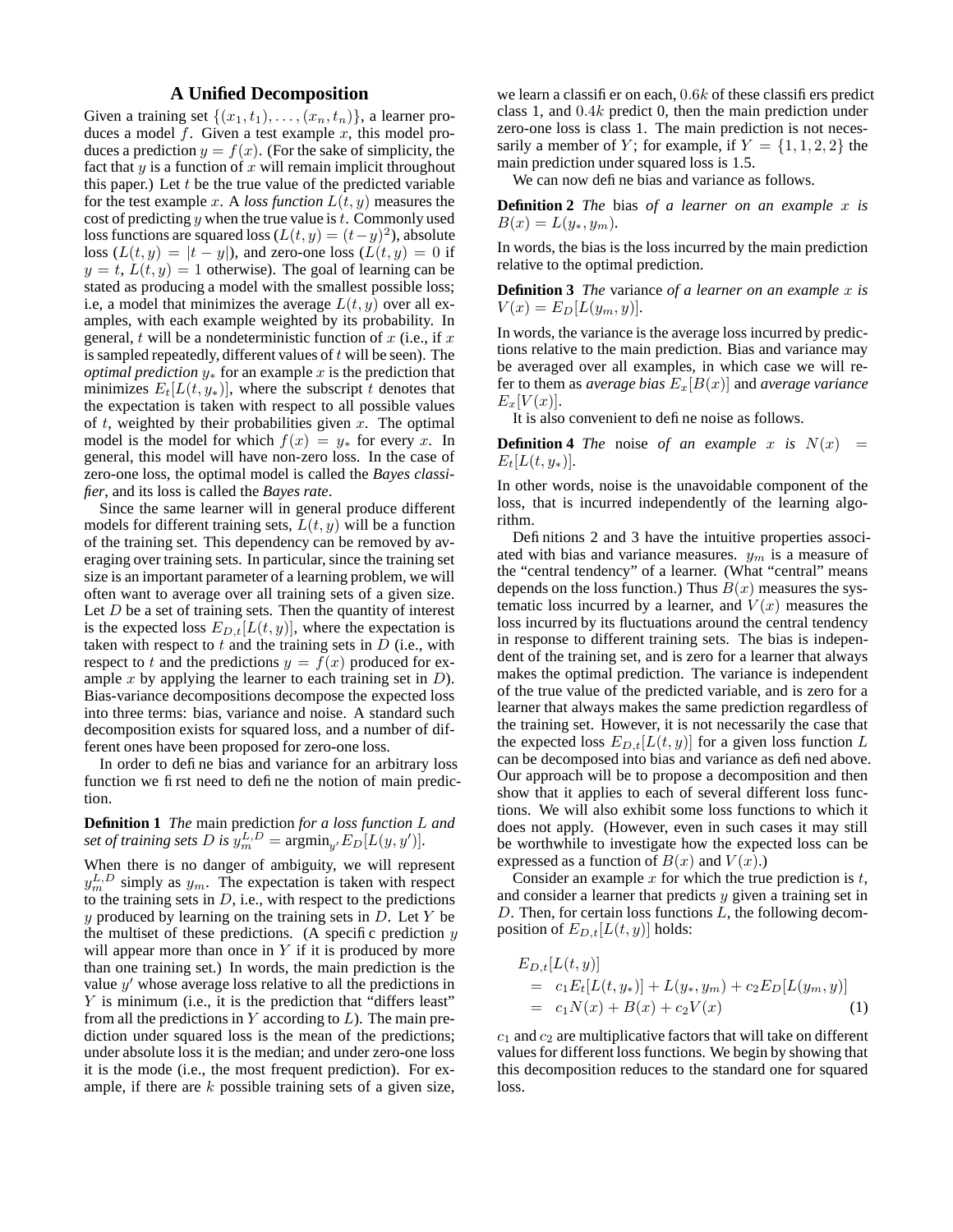**Theorem 1** *Equation 1 is valid for squared loss, with*  $c_1 =$  $c_2 = 1$ .

*Proof.* Substituting  $L(a, b) = (a - b)^2$ ,  $y_* = E_t[t]$ ,  $y_m =$  $E_D[y]$  and  $c_1 = c_2 = 1$ , Equation 1 becomes:

$$
E_{D,t}[(t-y)^2] = E_t[(t-E_t[t])^2] + (E_t[t] - E_D[y])^2
$$
  
+
$$
E_D[(E_D[y] - y)^2]
$$
 (2)

This is the standard decomposition for squared loss, as derived in (for example) Geman et al. (1992).  $y_* = E_t[t]$ because  $E_t[(t-y)^2] = E_t[(t-E_t[t])^2] + (E_t[t]-y)^2$ (also shown in Geman et al. (1992), etc.), and therefore  $E_t[(t-y)^2]$  is minimized by making  $y = E_t[t]$ .

Some authors (e.g., Kohavi and Wolpert, 1996) refer to the  $(E_t[t]-E_D[y])^2$  term as "bias squared." Here we follow the same convention as Geman et al. (1992) and others, and simply refer to it as "bias." This makes more sense given our goal of a unified bias-variance decomposition, since the square in  $(E_t[t] - E_D[y])^2$  is simply a consequence of the square in squared loss.

We now show that the same decomposition applies to zero-one loss in two-class problems, with  $c_1$  reflecting the fact that on noisy examples the non-optimal prediction is the correct one, and  $c_2$  reflecting that variance increases error on biased examples but decreases it on biased ones. Let  $P_D(y = y_*)$  be the probability over training sets in D that the learner predicts the optimal class for  $x$ .

**Theorem 2** *Equation 1 is valid for zero-one loss in twoclass problems, with*  $c_1 = 2P_D(y = y_*) - 1$  *and*  $c_2 = 1$ *if*  $y_m = y_*$ ,  $c_2 = -1$  *otherwise.* 

*Proof.*  $L(a, b)$  represents zero-one loss throughout this proof. We begin by showing that

$$
E_t[L(t, y)] = L(y_*, y) + c_0 E_t[L(t, y_*)]
$$
 (3)

with  $c_0 = 1$  if  $y = y_*$  and  $c_0 = -1$  if  $y \neq y_*$ . If  $y = y_*$ Equation 3 is trivially true with  $c_0 = 1$ . Assume now that  $y \neq y_*$ . Given that there are only two classes, if  $y \neq y_*$ then  $t \neq y_*$  implies that  $t = y$  and vice-versa. Therefore  $P_t(t = y) = P_t(t \neq y_*)$ , and

$$
E_t[L(t, y)] = P_t(t \neq y) = 1 - P_t(t = y)
$$
  
= 1 - P\_t(t \neq y\_\*) = 1 - E\_t[L(t, y\_\*)]  
= L(y\_\*, y) - E\_t[L(t, y\_\*)]  
= L(y\_\*, y) + c\_0 E\_t[L(t, y\_\*)](4)

with  $c_0 = -1$ , proving Equation 3. We now show in a similar manner that

$$
E_D[L(y_*, y)] = L(y_*, y_m) + c_2 E_D[L(y_m, y)] \tag{5}
$$

with  $c_2 = 1$  if  $y_m = y_*$  and  $c_2 = -1$  if  $y_m \neq y_*$ . If  $y_m = y_*$  Equation 5 is trivially true with  $c_2 = 1$ . If  $y_m \neq y_*$ then  $y_m \neq y$  implies that  $y_* = y$  and vice-versa, and

$$
E_D[L(y_*, y)] = P_D(y_* \neq y) = 1 - P_D(y_* = y)
$$
  
= 1 - P\_D(y\_m \neq y) = 1 - E\_D[L(y\_m, y)]  
= L(y\_\*, y\_m) - E\_D[L(y\_m, y)]  
= L(y\_\*, y\_m) + c\_2 E\_D[L(y\_m, y)] (6)

with  $c_2 = -1$ , proving Equation 5. Using Equation 3,

$$
E_{D,t}[L(t,y)] = E_D[E_t[L(t,y)]]
$$
  
=  $E_D[L(y_*,y) + c_0E_t[L(t,y_*)]]$  (7)

Since  $L(t, y_*)$  does not depend on D,

 $E_{D,t}[L(t, y)] = E_D[c_0]E_t[L(t, y_*)] + E_D[L(y_*, y)]$  (8) and since

$$
E_D[c_0] = P_D(y = y_*) - P_D(y \neq y_*)
$$
  
=  $2P_D(y = y_*) - 1 = c_1$  (9)

we finally obtain Equation 1, using Equation 5.  $\Box$ 

This decomposition for zero-one loss is closely related to that of Kong and Dietterich (1995). The main differences are that Kong and Dietterich ignored the noise component  $N(x)$  and defined variance simply as the difference between loss and bias, apparently unaware that the absolute value of that difference is the average loss incurred relative to the most frequent prediction. A side-effect of this is that Kong and Dietterich incorporate  $c_2$  into their definition of variance, which can therefore be negative. Kohavi and Wolpert (1996) and others have criticized this fact, since variance for squared loss must be positive. However, our decomposition shows that the subtractive effect of variance follows from a self-consistent definition of bias and variance for zero-one and squared loss, even if the variance itself remains positive. The fact that variance is additive in unbiased examples but subtractive in biased ones has significant consequences. If a learner is biased on an example, increasing variance decreases loss. This behavior is markedly different from that of squared loss, but is obtained with the same definitions of bias and variance, purely as a result of the different properties of zero-one loss. It helps explain how highly unstable learners like decision-tree and rule induction algorithms can produce excellent results in practice, even given very limited quantities of data. In effect, when zero-one loss is the evaluation criterion, there is a much higher tolerance for variance than if the bias-variance decomposition was purely additive, because the increase in average loss caused by variance on unbiased examples is partly offset (or more than offset) by its decrease on biased ones. The average loss over all examples is the sum of noise, the average bias and what might be termed the *net variance*,  $E_x[(2B(x) - 1)V(x)]$ :

$$
E_{D,t,x}[L(t,y)]\n= E_x[c_1N(x)] + E_x[B(x)] + E_x[(2B(x) - 1)V(x)]
$$
\n(10)

by averaging Equation 1 over all test examples  $x$ .

The  $c_1$  factor (see Equation 9) also points to a key difference between zero-one and squared loss. In squared loss, increasing noise always increases error. In zero-one loss, for training sets and test examples where  $y \neq y_*$ , increasing noise decreases error, and a high noise level can therefore in principle be beneficial to performance.

The same decomposition applies in the more general case of multiclass problems, with correspondingly generalized coefficients q and  $c_2$ .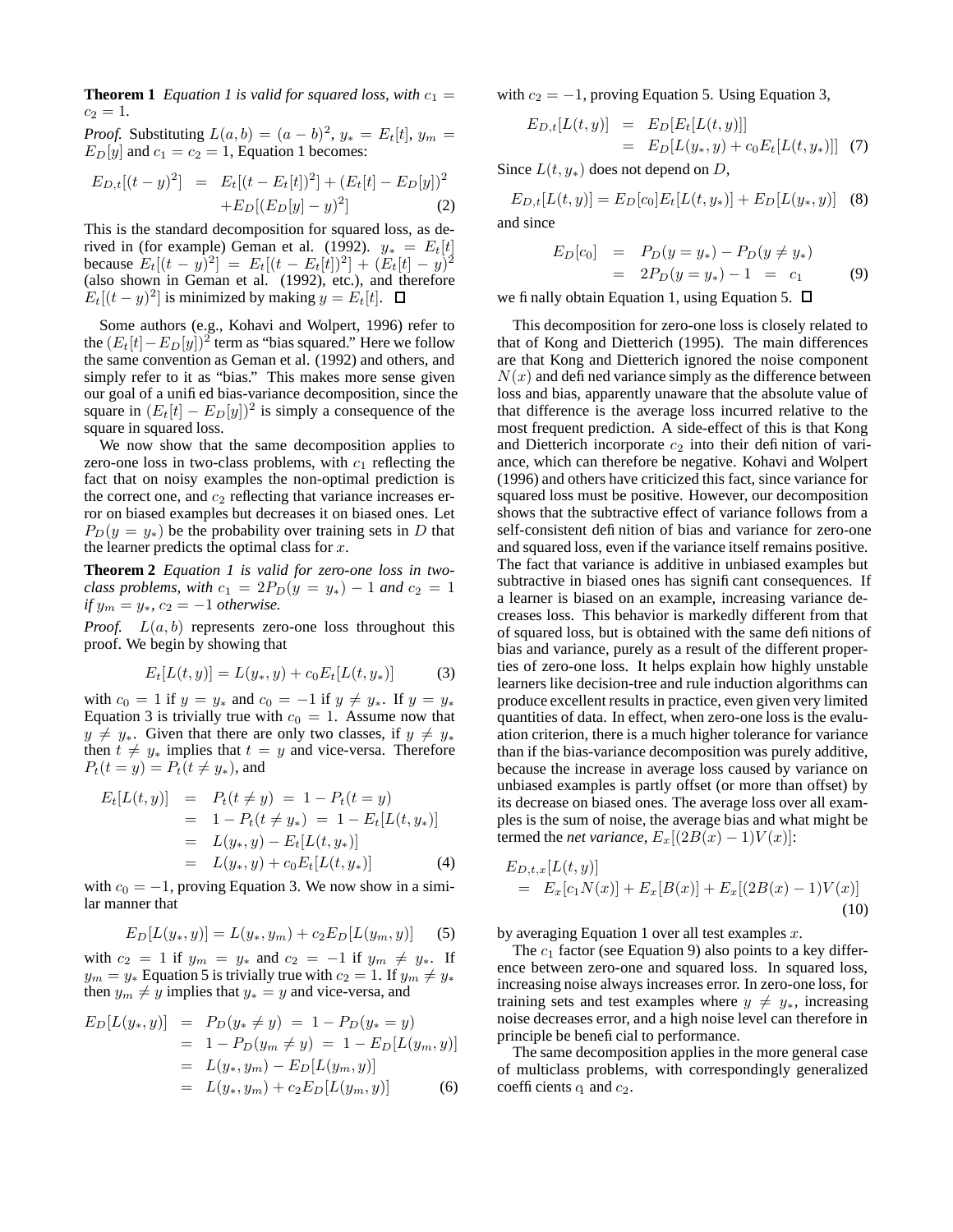**Theorem 3** *Equation 1 is valid for zero-one loss in*  $multiclass\$ \ problems, with\ c\_1 = P\_D(y = y\_\*) - $P_D(y \neq y_*)$   $P_t(y = t | y_* \neq t)$  and  $c_2 = 1$  *if*  $y_m = y_*$ *,*  $c_2 = -P_D(y = y_* | y \neq y_m)$  *otherwise.* 

*Proof.* The proof is similar to that of Theorem 2, with the key difference that now  $y \neq y_*$  and  $t \neq y_*$  no longer imply that  $t = y$ , and  $y_m \neq y_*$  and  $y_m \neq y$  no longer imply that  $y = y_*$ . Given that  $y \neq y_*$  implies  $P_t(y = t | y_* = t) = 0$ ,

$$
P_t(y = t) = P_t(y_* \neq t) P_t(y = t | y_* \neq t)
$$
  
+ 
$$
P_t(y_* = t) P_t(y = t | y_* = t)
$$
  
= 
$$
P_t(y_* \neq t) P_t(y = t | y_* \neq t)
$$
 (11)

and Equation 4 becomes

$$
E_t[L(t, y)] = P_t(y \neq t) = 1 - P_t(y = t)
$$
  
= 1 - P\_t(y\_\* \neq t) P\_t(y = t | y\_\* \neq t)  
= L(y\_\*, y) + c\_0 E\_t[L(t, y\_\*)](12)

with  $c_0 = -P_t(y = t | y_* \neq t)$ . When  $y = y_*$  Equation 3 is trivially true with  $c_0 = 1$ , as before. A similar treatment applies to Equation 5, leading to  $c_2 = -P_D(y = y_* | y \neq 0)$  $(y_m)$  if  $y_m \neq y_*$ , etc. Given that

$$
E_D[c_0] = P_D(y = y_*) - P_D(y \neq y_*)P_t(y = t|y_* \neq t) = c_1
$$
\n(13)

we obtain Theorem 3.  $\Box$ 

Theorem 3 means that in multiclass problems not all variance on biased examples contributes to reducing loss; of all training sets for which  $y \neq y_m$ , only some have  $y = y_*$ , and it is in these that loss is reduced. This leads to an interesting insight: when zero-one loss is the evaluation criterion, the tolerance for variance will decrease as the number of classes increases, other things being equal. Thus the ideal setting for the "bias-variance trade-off" parameter in a learner (e.g., the number of neighbors in  $k$ -nearest neighbor) may be more in the direction of high variance in problems with fewer classes.

In many classification problems, zero-one loss is an inappropriate evaluation measure because misclassification costs are asymmetric; for example, classifying a cancerous patient as healthy is likely to be more costly than the reverse. Consider the two class case with  $\forall y L(y, y) = 0$  (i.e., there is no cost for making the correct prediction), and with any nonzero real values for  $L(y_1, y_2)$  when  $y_1 \neq y_2$ . The decomposition above also applies in this case, with the appropriate choice of  $c_1$  and  $c_2$ .

**Theorem 4** *In two-class problems, Equation 1 is valid for any real-valued loss function for which*  $\forall y L(y, y) = 0$ *and*  $\forall y_1 \neq y_2$   $L(y_1, y_2) \neq 0$ , *with*  $c_1 = P_D(y = y_*) - L(y_*, y)$   $D(y_*, y_*)$  $\frac{L(y_*,y)}{L(y,y_*)}P_D(y \neq y_*)$  and  $c_2 = 1$  if  $y_m = y_*,$   $c_2 = -\frac{L(y_*,y_m)}{L(y_m,y_*)}$  $L(y_m,y_*)$ *otherwise.*

We omit the proof in the interests of space; see Domingos (2000). Theorem 4 essentially shows that the loss-reducing effect of variance on biased examples will be greater or smaller depending on how asymmetric the costs are, and on

which direction they are greater in. Whether this decomposition applies in the multiclass case is an open problem. It does not apply if  $L(y, y) \neq 0$ ; in this case the decomposition contains an additional term corresponding to the cost of the correct predictions.

### **Properties of the Unified Decomposition**

One of the main concepts Breiman (1996a) used to explain why the bagging ensemble method reduces zero-one loss was that of an *order-correct* learner.

**Definition 5** *(Breiman, 1996a) A learner is* order-correct *on an example*  $x$  *iff*  $\forall y \neq y^*$   $P_D(y) < P_D(y^*)$ .

Breiman showed that bagging transforms an order-correct learner into a nearly optimal one. An order-correct learner is an unbiased one according to Definition 2:

**Theorem 5** *A learner is order-correct on an example* x *iff*  $B(x) = 0$  *under zero-one loss.* 

The proof is immediate from the definitions, considering that  $y_m$  for zero-one loss is the most frequent prediction.

Schapire et al. (1997) have proposed an explanation for why the boosting ensemble method works in terms of the notion of *margin*. For algorithms like bagging and boosting, that generate multiple hypotheses by applying the same learner to multiple training sets, their definition of margin can be stated as follows.

**Definition 6** *(Schapire et al., 1997) In two-class problems, the* margin *of a learner on an example* x *is*  $M(x) = P_D(y =$  $t$ ) –  $P_D(y \neq t)$ .

A positive margin indicates a correct classification by the ensemble, and a negative one an error. Intuitively, a large margin corresponds to a high confidence in the prediction.  $D$  here is the set of training sets to which the learner is applied. For example, if 100 rounds of boosting are carried out,  $|D| = 100$ . Further, for algorithms like boosting where the different training sets (and corresponding predictions) have different weights that sum to 1,  $P_D(.)$  is computed according to these weights. Definitions 1–4 apply unchanged in this situation. In effect, we have generalized the notions of bias and variance to apply to any training set selection scheme, not simply the traditional one of "all possible training sets of a given size, with equal weights."

Schapire et al. (1997) showed that it is possible to bound an ensemble's generalization error (i.e., its zero-one loss on test examples) in terms of the distribution of margins on training examples and the VC dimension of the base learner. In particular, the smaller the probability of a low margin, the lower the bound on generalization error. The following theorem shows that the margin is closely related to bias and variance as defined above.

**Theorem 6** *The margin of a learner on an example* x *can be expressed in terms of its zero-one bias and variance as*  $M(x) = \pm [2B(x) - 1][2V(x) - 1]$ , with positive sign if y<sup>∗</sup> = t *and negative sign otherwise.*

*Proof.* When  $y_* = t$ ,  $M(x) = P_D(y = y_*) - P_D(y \neq y_*) =$  $2P_D(y = y_*) - 1$ . If  $B(x) = 0$ ,  $y_m = y_*$  and  $M(x) =$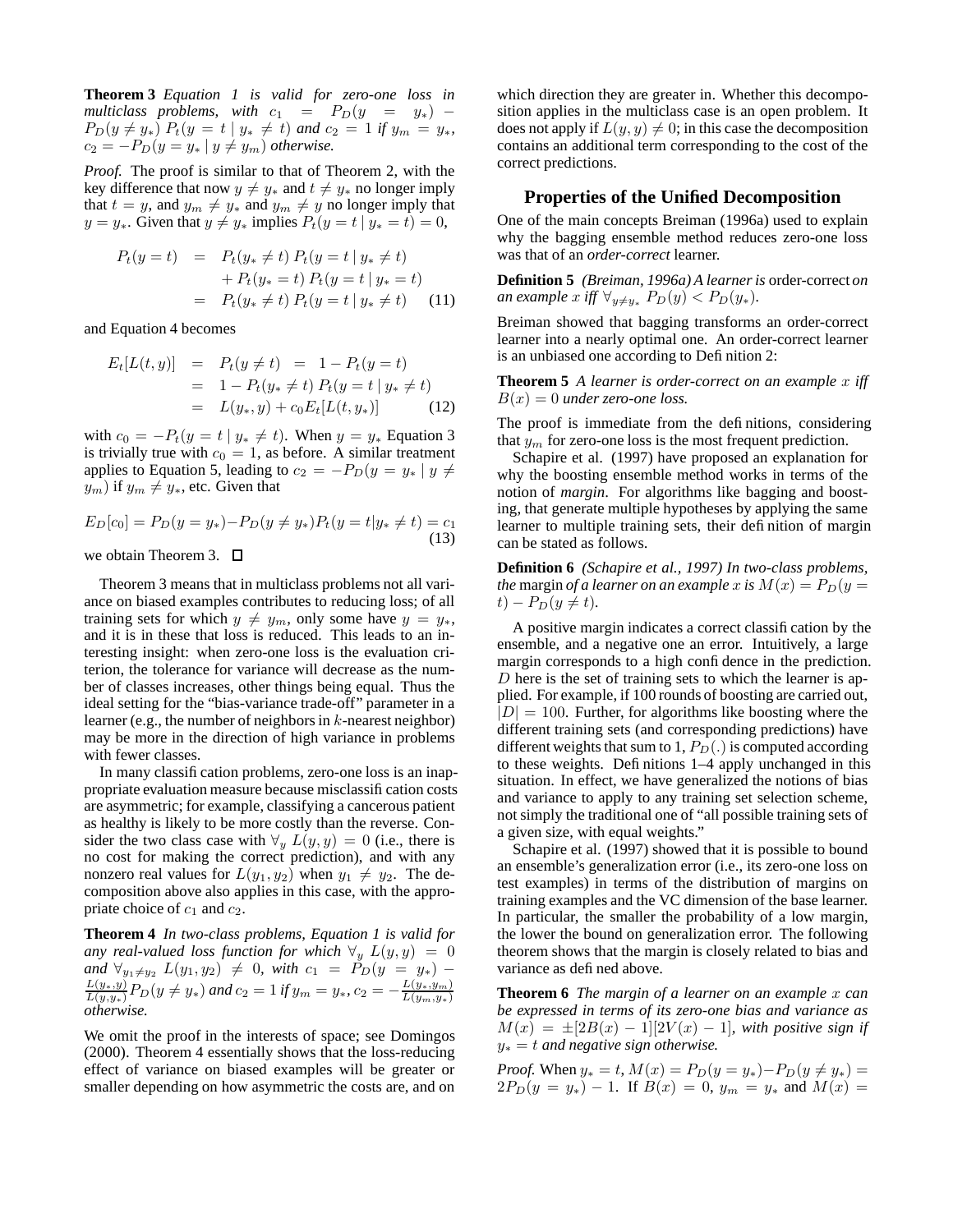$2P_D(y = y_m) - 1 = 2[1 - V(x)] - 1 = -[2V(x) - 1].$ If  $B(x) = 1$  then  $M(x) = 2V(x) - 1$ . Therefore  $M(x) =$  $[2B(x) - 1][2V(x) - 1]$ . The demonstration for  $y_* \neq t$  is similar, with  $M(x) = P_D(y \neq y_*) - P_D(y = y_*)$ .  $\Box$ 

Conversely, it is possible to express the bias and variance in terms of the margin:  $B(x) = \frac{1}{2}[1 \pm sign(M(x))],$  $V(x) = \frac{1}{2}[1 \pm |M(x)|]$ , with positive sign if  $y_* \neq t$  and negative sign otherwise. The relationship between margins and bias/variance expressed in Theorem 6 implies that Schapire et al.'s theorems can be stated in terms of the bias and variance on training examples. Bias-variance decompositions relate a learner's loss on an example to its bias and variance on that example. However, to our knowledge this is the first time that *generalization* error is related to bias and variance on *training* examples.

Theorem 6 also sheds light on the polemic between Breiman (1996b, 1997) and Schapire et al. (1997) on how the success of ensemble methods like bagging and boosting is best explained. Breiman has argued for a bias-variance explanation, while Schapire et al. have argued for a marginbased explanation. Theorem 6 shows that these are two faces of the same coin, and helps to explain why the bias-variance explanation sometimes seems to fail when applied to boosting. Maximizing margins is a combination of reducing the number of biased examples, decreasing the variance on unbiased examples, and increasing it on biased ones (for examples where  $y_* = t$ ; the reverse, otherwise). Without differentiating between these effects it is hard to understand how boosting affects bias and variance.

Unfortunately, there are many loss functions to which the decomposition in Equation 1 does not apply. For example, it does not apply to  $\bar{L}(t, y) = (t - y)^m$  with arbitrary m; in particular, it does not apply to absolute loss. (See Domingos (2000).) An important direction for future work is determining general properties of loss functions that are necessary and/or sufficient for Equation 1 to apply. Here we show that, as long as the loss function is a metric, it can be bounded from above and below by simple functions of the bias, variance and noise.

**Theorem 7** *The following inequalities are valid for any metric loss function:*

$$
E_{D,t}[L(t,y)] \leq N(x) + B(x) + V(x)
$$
  
\n
$$
E_{D,t}[L(t,y)] \geq \max({N(x) - B(x) - V(x), \atop B(x) - V(x) - N(x), \atop V(x) - B(x) - N(x)}]
$$

*Proof.* Recall that a function of two arguments  $d(a_1, a_2)$ is a metric iff  $\forall_{a,b} d(a,b) \geq d(a,a) = 0$  (minimality),  $\forall_{a,b} d(a,b) = d(b,a)$  (symmetry), and  $\forall_{a,b,c} d(a,b)$  +  $d(b, c) \geq d(a, c)$  (triangle inequality). Using the triangle inequality,

$$
L(t, y) \leq L(t, y_*) + L(y_*, y)
$$
  
 
$$
\leq L(t, y_*) + L(y_*, y_m) + L(y_m, y) \quad (14)
$$

Taking the expected value of this equation with respect to D and  $t$  and simplifying produces the upper bound. Using the triangle inequality and symmetry,

$$
L(y_*, y_m) \leq L(y_*, t) + L(t, y) + L(y, y_m)
$$
  
 
$$
\leq L(t, y_*) + L(t, y) + L(y_m, y)
$$
 (15)

Rearranging terms, taking the expectation wrt  $D$  and  $t$  and simplifying leads to  $E_{D,t}[L(t, y)] \ge B(x) - V(x) - N(x)$ . The remaining components of the lower bound are obtained in a similar manner.  $\square$ 

### **Experiments**

We used the bias-variance decomposition for zero-one loss proposed here in numerous experiments on a large suite of benchmark datasets (Blake & Merz, 2000). While space limitations preclude a full description of the experiments (see Domingos (2000)), some of the main observations made are:

- Surprisingly, varying C4.5's pruning parameter (Quinlan, 1993) has only a minor effect on bias and variance.
- Varying the maximum number of levels in C4.5's decision trees produces more interesting results. Bias typically decreases very rapidly at first (one to three levels) and then stabilizes. Net variance increases steadily but slowly, largely because variance on biased examples significantly offsets variance on unbiased ones. The minimum loss is often found at one extreme (one level or unlimited levels).
- Boosting C4.5 tends to slightly reduce bias and strongly reduce variance. The bulk of bias reduction occurs in the first few rounds, after which bias stabilizes. The variance curves are more irregular.
- In  $k$ -nearest neighbor bias increase with  $k$  dominates variance reduction. However, increasing  $k$  has the "ideal" effect of reducing variance on unbiased examples while increasing it on biased ones.
- Compared to the results of Kohavi and Wolpert (1996) with their decomposition, variance is typically a smaller contributor to error. Again, this can be largely traced to the conflicting effects of variance on biased and unbiased examples.
- There are exceptions to every one of the previous observations. In general, it is not always the case that variance increases as bias decreases, or that both vary monotonically with the "bias-variance" parameter.

#### **Related Work**

The first bias-variance decomposition for zero-one loss was proposed by Kong and Dietterich (1995). Although they proposed it in a purely *ad hoc* manner and only applied it to one ensemble learner in one artificial, noise-free domain, our results show that it is in fact a well-founded and useful decomposition, even if incomplete. Breiman (1996b) proposed a decomposition for the average zero-one loss over all examples, leaving bias and variance for a specific example  $x$ undefined. As Tibshirani (1996) points out, Breiman's definitions of bias and variance have some undesirable properties, seeming artificially constructed to produce a purely